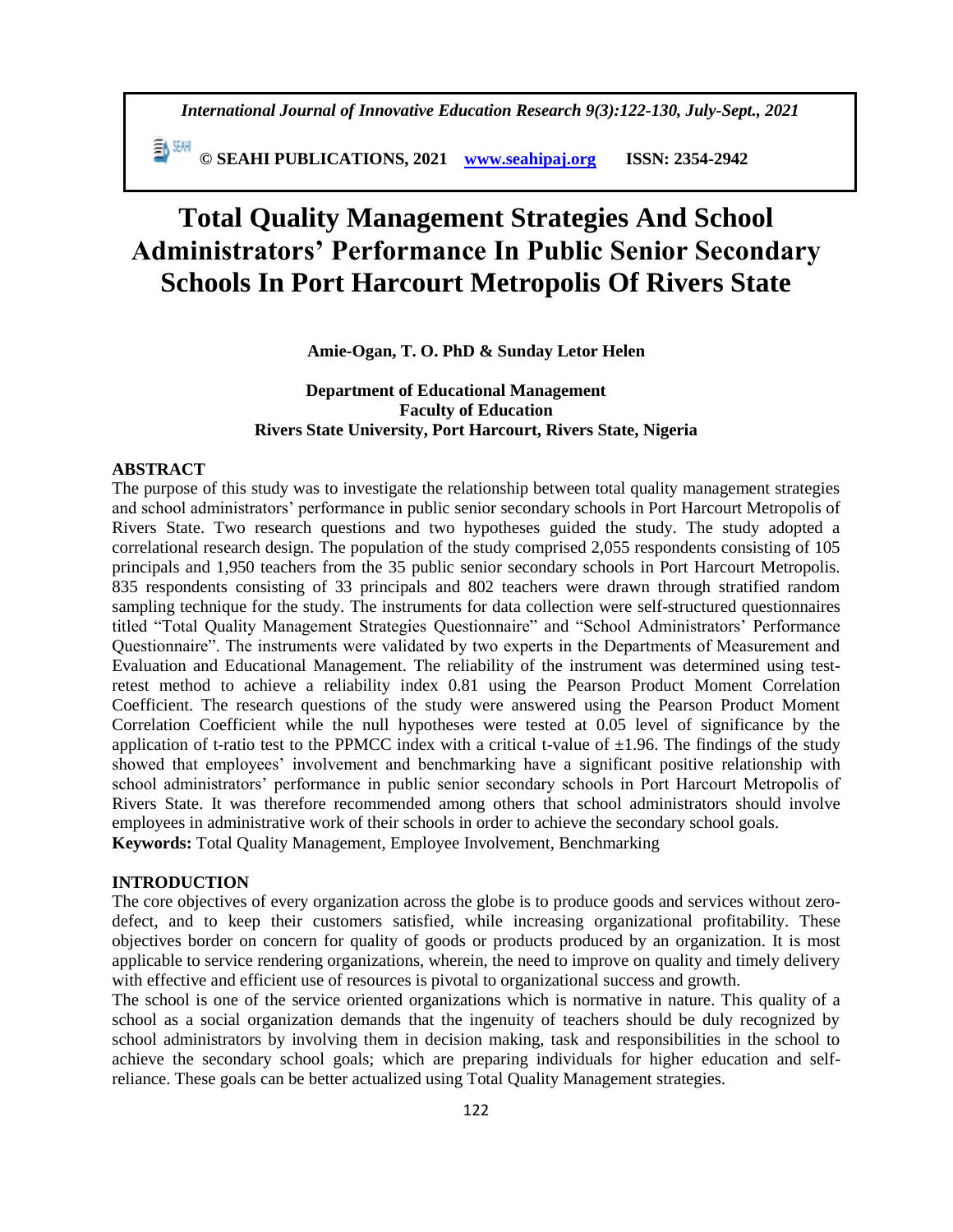The concept of Total Quality Management (TQM) was advocated by Deming in the late 1950s in the United States of America, which was embraced by Japanese firms to recover her economy after the Second World War (Zakuan, Munianay, Mat-Saman Aviff, Sulaiman & Jallil, 2012). In recent times however, it is adopted in the educational system of countries of the world to achieve effective school administration and the delivery of quality education. This is as a result of the fact that investment in human capital development is fundamental to the development of every organization as well as nations of the world, as it does not only to ensure steady economy but organizational growth, and better standards of living of a country's citizenry (Sallis, 2012). Observations show that human capital development cannot be achieved in isolation without governments' intervention at all levels of education to provide quality education for her citizenry for enhanced cognitive development of both pupils and students in the primary and secondary schools.

Abu, Zamab and Anjain (2012) defined Total Quality Management as a system of management practice that is based on the principle that every member of staff in an organization must be committed to maintaining high standards of work performance in every aspect of the organization's operations. This implies that TQM entails organization wide effort which ensures employees continuous improvement on their competencies to provide on demand, the services that are particularly needed by the customers. Oakland as cited inArora (2008) conceptualized Total Quality Management as a way of managing to improve effectiveness, flexibility and competitiveness of a business. In view the above, TQM as a strategy calculated to enhance the school administrator's performance through his/her functions of: programme planning and policy formulation; provisions of funds and facilities maintenance, personnel training/development, improvement of instructional programmes and provision of instructional materials, provision of students personnel services and creation of a good school community relationship. These functions are meant to promote effective work performance thereby achieving delivery of quality education to students in the public senior secondary schools.

The application of TQM as a strategy for effective and efficient administrative performance has become necessary especially in an era of intense competition among private and public secondary schools. Private secondary schools are almost taking over the public secondary schools because they are more customer focused in academic and non-academic activities of the school. Also bench-marking is taken seriously to avoid other schools taking over their students in the competitive business arena.

In recent times the education sector views quality education as a major concern of stakeholders and the pressure and demand for achieving the best in quality education delivery is really increasing in the education sector (Sallis, 2012). Therefore, stakeholders in the education sector are seriously perceived to advocate for the implementation of total quality management by school administrators in order to provide strategic management in school administration. More so, it is believed that quality education in public secondary schools can be rendered to the students if school administrators employ certain Total Quality Management strategies (Kosiowski, 2016; Oduweriye, Sotoluwe & Kayode, 2012).

The onus of achieving quality education in public senior secondary schools lie on the school administrators as superintendents of schools who oversee the day to day running of school affairs to ensure that schools function effectiveness and efficiently. In collaboration, Abu, Zaman and Anjain (2016) defined a school administrator as the highest ranking staff of a school or officer who oversees the daily activities and operations of the school and performs specific administrative duties and responsibilities such as providing leadership and direction in time of crisis and carry out optimistic visions for the future of the school, keeps school programmes running smoothly and provides budgets, logistics schedule, disciplinary actions, evaluations and public relations, ensures that the school follows regulations set by local, state and federal authorities and receives reports from teachers, academic advisors and custodial workers. The various functions of the school administrator makes him/her the individual with the sole responsibility of achieving quality education delivery through properly coordinated total quality management strategies.

The components of total quality management which any school administrator must concentrate on to ensure administrative performance as stated by Yang (2015) include: ethics, integrity, trust, training,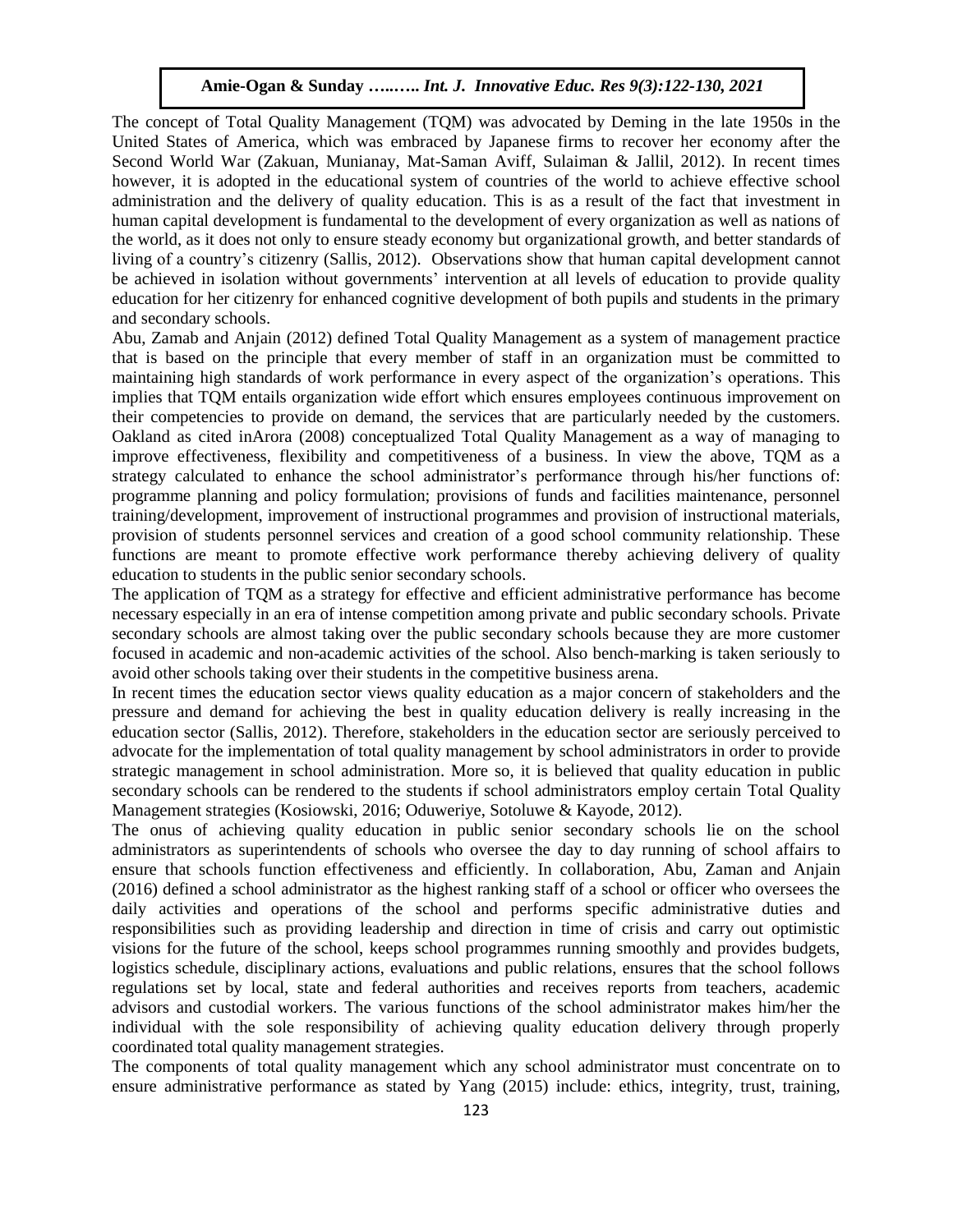teamwork, leadership, recognition and good communication. Thus, these components provide the platform for school administrators to effectively discharge their duties. However, total quality management strategies that are employed to achieve enhanced administrative performance and deliver quality education include such strategies as employees' involvement, customer focus, continuous improvement and bench-marking. Employee involvement has to do with the process of creating an enabling environment or avenue for teachers to be involved in the affairs of a school setting such that their involvement will create an impact on the decision making process and actions that affect their job. It is one of the most important TQM strategies that enhance the administrative performance of school administrators as well as bring about quality education delivery. Bench marking as a Total Quality Management strategy deals with evaluating the activities of other administrators with a view to serving as a reference point/standards that should be adopted and maintained in schools to achieve secondary school goals.

The study therefore examined how employee involvement and benchmarking as Total Quality Management strategies are correlates of school administrators' performance in public senior secondary schools in Rivers State.

## **Employees' Involvement and School Administrators' Performance**

Employee involvement forcuses on creating an atmosphere, environment, opportunity, avenue and condition whereby employees (teachers, students and parents) have roles to play in the decision making process and actions that affect their jobs, studies and endeavours (Denga, 2018). Ebong and Agabi (2016) in their opinion stressed that employee involvement in achieving total quality management is not the goal, as practiced in many organizations, it is rather an administrative management leadership and strategy about how school administrators allow employees to contribute to the improvement and the ongoing success of their work organization. Without employee involvement, school administrators cannot succeed in achieving their multifarious functions. Thus, the involvement of employees in the school administrative process serves as grease in the administrative wheel of the school and the entire education process to achieve school goals in record time.

Involvement of employees increases ownership and commitment, retains the best employee (teachers) and fosters an environment in which teachers choose to be motivated and contributing (Nwaugwu, 2015). These attributes of ownership and commitment are bound to enhance the school administrators' performance.

Administrators cannot be everywhere at the same time always, therefore, to achieve effective result in administrative process, the employees must abide by the rules put in place in the schools and see if the students and colleagues are following and observing them. Where and when there are no rules and regulations regarding issues of specific characters, the employees are at liberty to use their moral and social discretions to make decision to keep subordinates as well as students under control. In a more democratic setting, administrators can also receive suggestions from subordinates, consider them and make corrections where necessary before pronouncing them as rules or regulations guiding actions of individuals. Oduwaiye, Sofoluwe, and Kayode (2012) asserted that the principal and staff must be retrained in new methods of school based management, including group dynamics, consensus building, and collaborative styles of decision making. All stakeholders on the school's team must realize that improvements in student achievement will create higher levels of responsibility, not less responsibility.

With participation in work decisions, employee involvement is evident as it encourages employees to express their views by making valuable contributions. Consultative participation practices render a lesser level of employee influence than employees who merely participate in work decisions. Thus, employee involvement in decision making helps administrators to achieve quality actions, taking in emergency situations in the absence of the school administrator and on trivial issues that do not need the presence of top management.

Employees have the ability to share information that can lead to improve performance either at the individual or organizational level with the aid of information technology in organizations in many ways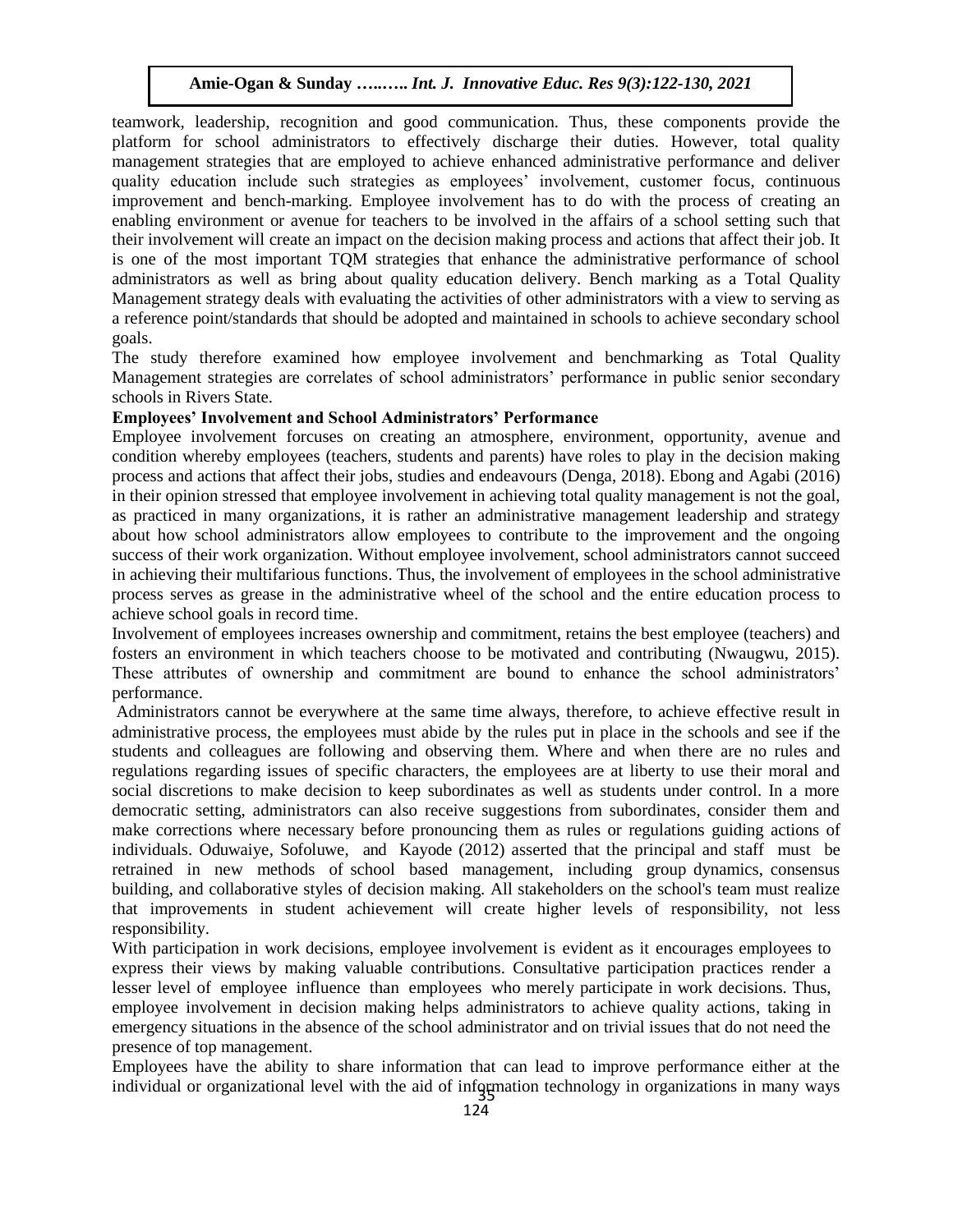as communication and information technology have created new opportunities for organizations to build and manage involvement process where members collaborate, utilize technology across space and time to accomplish important organizational tasks (Shaker & Yahya, 2011). According to Fernandez and Moldogaziov (2013) employee involvement was conceptualized as an approach that consisted of practices that aim at sharing information.

## **Benchmarking and School Administrators' Performance**

School benchmarking is a process carried out within a school setting to examine the performance of one school against the other. It is an attempt to set a standard or point of reference against which things may be compared (Abu, Zaman & Anjain, 2016). In the same vein, Koslowski (2016) defined bench marking as the evaluation of something by comparing it with a standard. Vinni (2011) noted that bench marks may be drawn from a school administrator's own experience or from the experience of others or from legal requirements. He/she does so by assessing, appraising, evaluating or comparing the success situation of other schools with his or her school so as to know what others are doing to improve the quality of education offered to beef up his or her undertakings with a view to having a competitive edge over other schools. In giving credence, Yang (2015) noted that bench marking involves assessment, appraisal, valuation, comparison and the estimation of the worth of quality of education of one school against another taking note of input, process and outcome for the purposes of making judgment, taking correction and take to new ways of doing things to achieve greater result.

Bench marking ensures that quality education is achieved by school administrators. In agreement, Zobaida (2018) emphatically asserted that bench marking concentrates on key processes such as introducing new teaching methods, use of new teaching aid, adopting the most appropriate teaching methodology, and adopting the appropriate administrative techniques in order to improve administrative performance. The school administrator is therefore duty bound to excel in his/her functions when the itemized indices of benchmarking are cooperatively achieved by both teachers and the school administrator with an aim of adding value to students' academic performance in public secondary schools.

Bench-marking in secondary schools is feasible when there is a cordial teacher-student relationship, efficient and effective teachers, deliberate instructional resources and deliberate recruitment and selection processes in place in the school system. Years of teaching experience by older teachers show that a cordial relationship between teachers and students foster students' academic performance. This is because of the trust and confidence built by both parties. Students confidence in their teachers make them ask questions freely in class that are answered by their teachers. Teachers show of in-loco parentis also come to play in addressing both academic and ethical issues that border on students misdemeanor and courage to live in moral rectitude in a morally depraved society.

Teachers who avail themselves of professional development programmes viz: West African Examination Council and National Examination Co-ordinations for making examination scripts learn how to mark and score appropriately based on where a tick is expected and unexpected. Over the years such teachers have a rich library of marking schemes that make them have good lesson notes/plans for their students. Teachers collaborate in these sessions and garner a lot of teaching experience thus making their schools have a competitive edge over other schools especially new and inexperienced schools. Recruiting and selecting excellent educators are important drivers of a functional educational system that prepare students with complex needs to participate in today's knowledge – driven economy. It is therefore mandatory that the overall aim of recruiting processes should be to obtain at minimum cost the appropriate number of qualified teachers required to satisfy the human resource needs of public senior secondary schools. The principal's purpose of recruiting is to attract sufficient, suitable and potential teachers to apply for vacancies in the school system while selection activities by comparison is to identify the suitable applicants and persuade them to accept position's in the school as teachers (Amie-Ogan, 2015). From the foregoing, recruitment and selection aid in putting the appropriate teaching staff in the right position as the right time to function most efficiently and effectively to achieve educational goals viz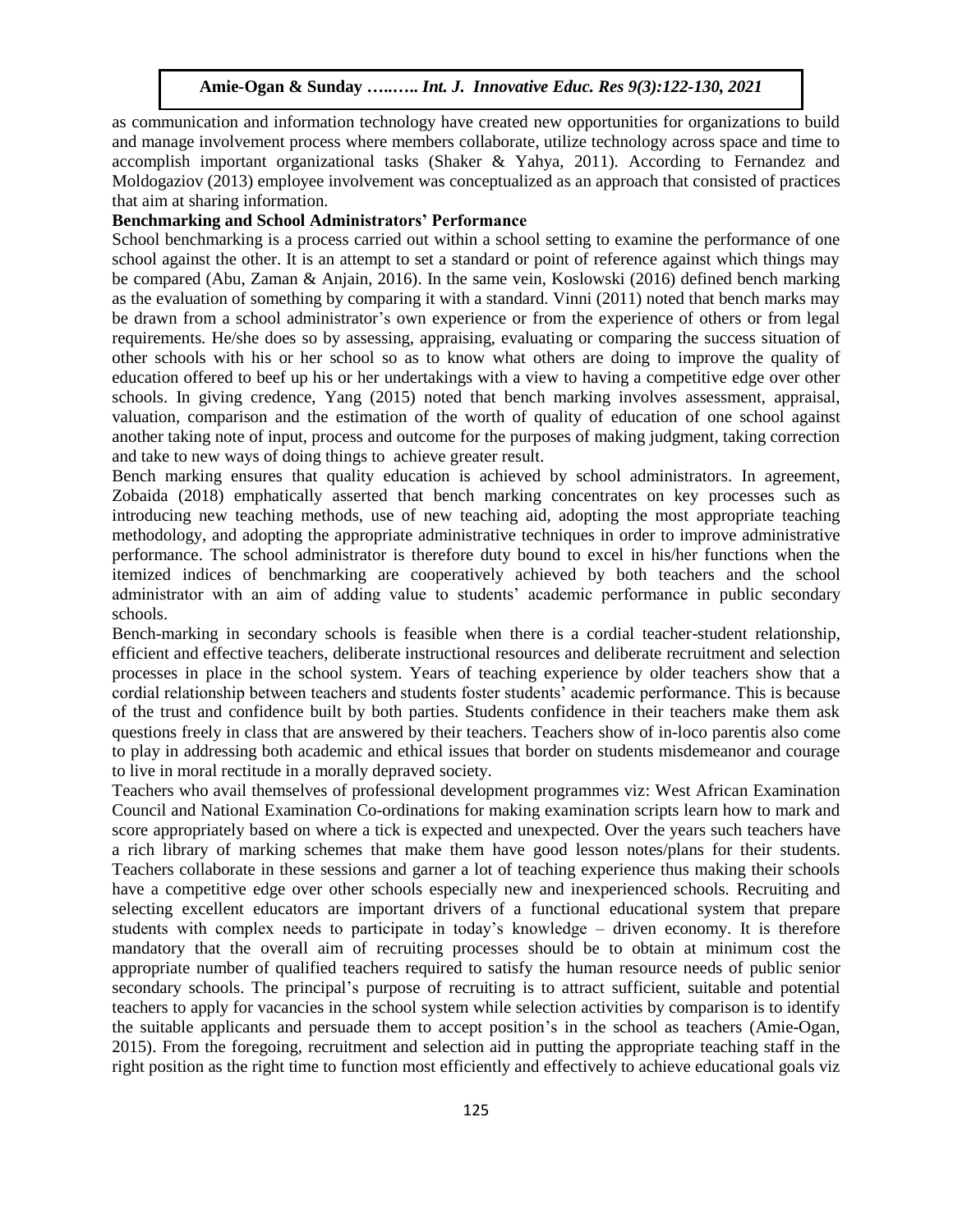primary, secondary and tertiary education goals. Hence, enabling the school administrators to enhance academic performance in their schools.

## **Statement of the Problem**

The goal of achieving qualitative education as contained in the National Policy on Education, (2013) cannot be realized without applying the principles and techniques of Total Quality Management (TQM) for effective school administration. Lack of TQM to effectively enhance and boost the school administrative performance has posed greater challenges to the school administrators from performing efficiently and effectively as there are no supportive Parents Teachers Association in most public senior secondary schools to deliberate on issues with school management to chart on ways forward for their wards and children's educational concerns. It's absence in public senior secondary schools also stalls effective involvement of teachers in ensuring that the WAEC and NECO New Syllabuses are intentionally covered for students' academic performance in public senior secondary schools in Rivers State. In agreement, Daily posting (2019) unequivocally stated that poor preparation of students for external and internal examinations has resulted in massive examination malpractice in schools.

These indices mentioned above tend to scuttle quality education delivery. Hence, this study investigated total quality management strategies and school administrators' administrative performance in public senior secondary schools in Port Harcourt Metropolis of Rivers State.

## **Purpose of the Study**

The purpose of this study was to examine total quality management strategies and school administrators' performance in public senior secondary schools in Port Harcourt Metropolis of Rivers State. Specifically, the study sought to:

- 1. examine the relationship between employees' involvement as a total quality management strategy and school administrators' performance in public senior secondary schools in Port Harcourt Metropolis of Rivers State.
- 2. determine the relationship between benchmarking as a total quality management strategy and school administrators' performance in public senior secondary schools in Port Harcourt metropolis of Rivers State.

# **Research Questions**

- 1. What is the relationship between employees' involvement as a total quality management strategy and school administrators' performance in public senior secondary schools in Port Harcourt Metropolis of Rivers State?
- 2. What is the relationship between benchmarking as a total quality management strategy and school administrators' performance in public senior secondary schools in Port Harcourt Metropolis of Rivers State?

## **Hypotheses**

- Ho<sup>1</sup> There is no significant relationship between employees' involvement as a total quality management strategy and school administrators' performance in public senior secondary schools in Port Harcourt Metropolis of Rivers State.
- Ho<sup>2</sup> There is no significant relationship between benchmarking as a total quality management strategy and school administrators' performance in public senior secondary schools in Port Harcourt Metropolis of Rivers State.

# **METHODOLOGY**

The correlational research design method was adopted in this study. The population of the study comprised 2,055 respondents which included 105 principals and 1,950 teachers from the 35 public senior secondary schools in Port Harcourt Metropolis. A sample size of 835 respondents consisting of 33 principals and 802 teachers was derived using the stratified random sampling technique. Two questionnaires were used for data collection titled "Total Quality Management Strategies Questionnaire (TQMSQ) and "School Administrators' Performance Questionnaire (SAPQ)". The instruments had two (2) sections, sections A and B. Section A dealt with demographic information while Section B had 10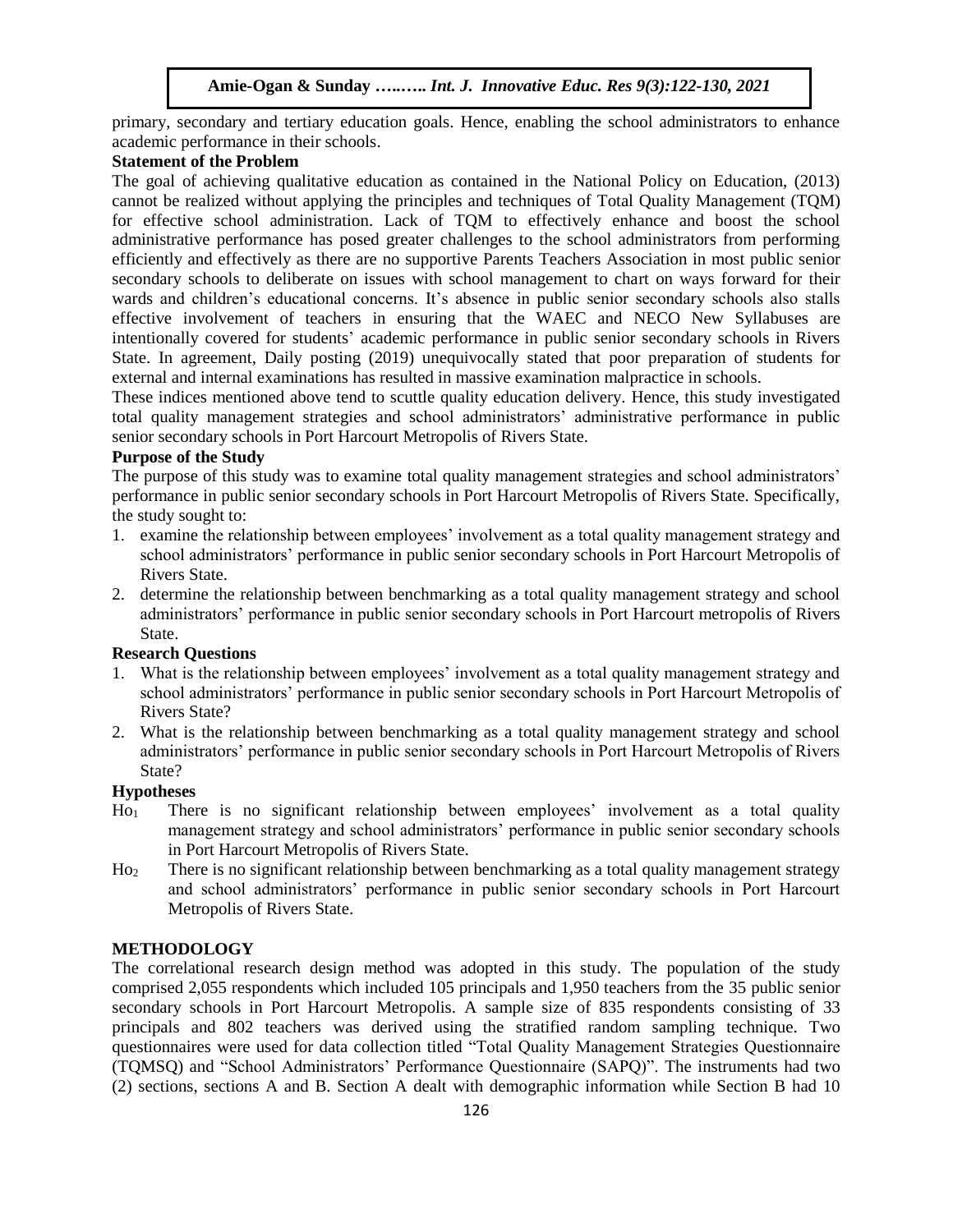questionnaire items. The instrument was validated by two experts in the Departments of Educational Management and Measurement and Evaluation. The reliability of the instrument was determined using test-retest method and a reliability index of 0.81 was obtained using Pearson Product Moment Correlation Coefficient for the correlation of scores. The research questions were answered using the Pearson Product Moment Correlation Coefficient (PPMCC) while the null hypotheses formulated were tested using ttransition at 0.05 level of significance

#### **RESULTS**

**Research Question 1:** *What is the relationship between employees' involvement as a total quality management strategy and school administrators' performance in public senior secondary schools in Port Harcourt Metropolis of Rivers State?*

**Table 1: Summary of Pearson Product Moment Correlation Coefficient on the Relationship Between Employees' Involvement (EI) as a Total Quality Management Strategy and School Administrators' Performance (SAP) in Public Senior Secondary Schools.**

| <b>Variables</b> |                                                              | EI        | SAP       |
|------------------|--------------------------------------------------------------|-----------|-----------|
|                  | <b>Pearson Correlation Coefficient</b>                       | 1.000     | $.538***$ |
| EI               | $Sig. (2-tailed)$                                            | $\bullet$ | .000      |
|                  | N                                                            | 835       | 835       |
| <b>SAP</b>       | <b>Pearson Correlation Coefficient</b>                       | $.538***$ | 1.000     |
|                  | $Sig. (2-tailed)$                                            | .000      |           |
|                  | N                                                            | 835       | 835       |
|                  | **. Correlation is significant at the 0.01 level (2-tailed). |           |           |

#### **Source: Researchers' SPSS Data output (2021).**

Table 1 showed the responses to questionnaire items 1-5 on employees' involvement and school administrators' performance. The result above showed a moderate and positive relationship between employees' involvement as a total quality management strategy and school administrators' performance in public senior secondary schools in Port Harcourt Metropolis of Rivers State with a Pearson Product Moment Correlation Coefficient value of .538\*\*.

**Research Question 2:** *What is the relationship between benchmarking as a total quality management strategy and school administrators' performance in public senior secondary schools in Port Harcourt Metropolis of Rivers State?*

**Table 2: Summary of Pearson Product Moment Correlation Coefficient on the Relationship Between Benchmarking (B) as a Total Quality Management Strategy and School Administrators' Performance (SAP) in Public Senior Secondary Schools.**

| <b>Variables</b> |                                                              | в        | SAP      |
|------------------|--------------------------------------------------------------|----------|----------|
|                  | <b>Pearson Correlation Coefficient</b>                       | 1.000    | $.881**$ |
| В                | Sig. (2-tailed)                                              |          | .000     |
|                  |                                                              | 835      | 835      |
|                  | <b>Correlation Coefficient</b>                               | $.881**$ | 1.000    |
| <b>SAP</b>       | $Sig. (2-tailed)$                                            | .000     |          |
|                  |                                                              | 835      | 835      |
|                  | **. Correlation is significant at the 0.01 level (2-tailed). |          |          |

 **Source: Researchers' SPSS Data output (2021).**

Table 2 revealed the responses to questionnaire items 6-10 on benchmarking and school administrators' performance. The result showed a high and positive relationship between benchmarking as a total quality management strategy and school administrators' performance in public senior secondary schools in Port Harcourt Metropolis of Rivers State with a Pearson Product Moment Correlation Coefficient value of  $.881**$ .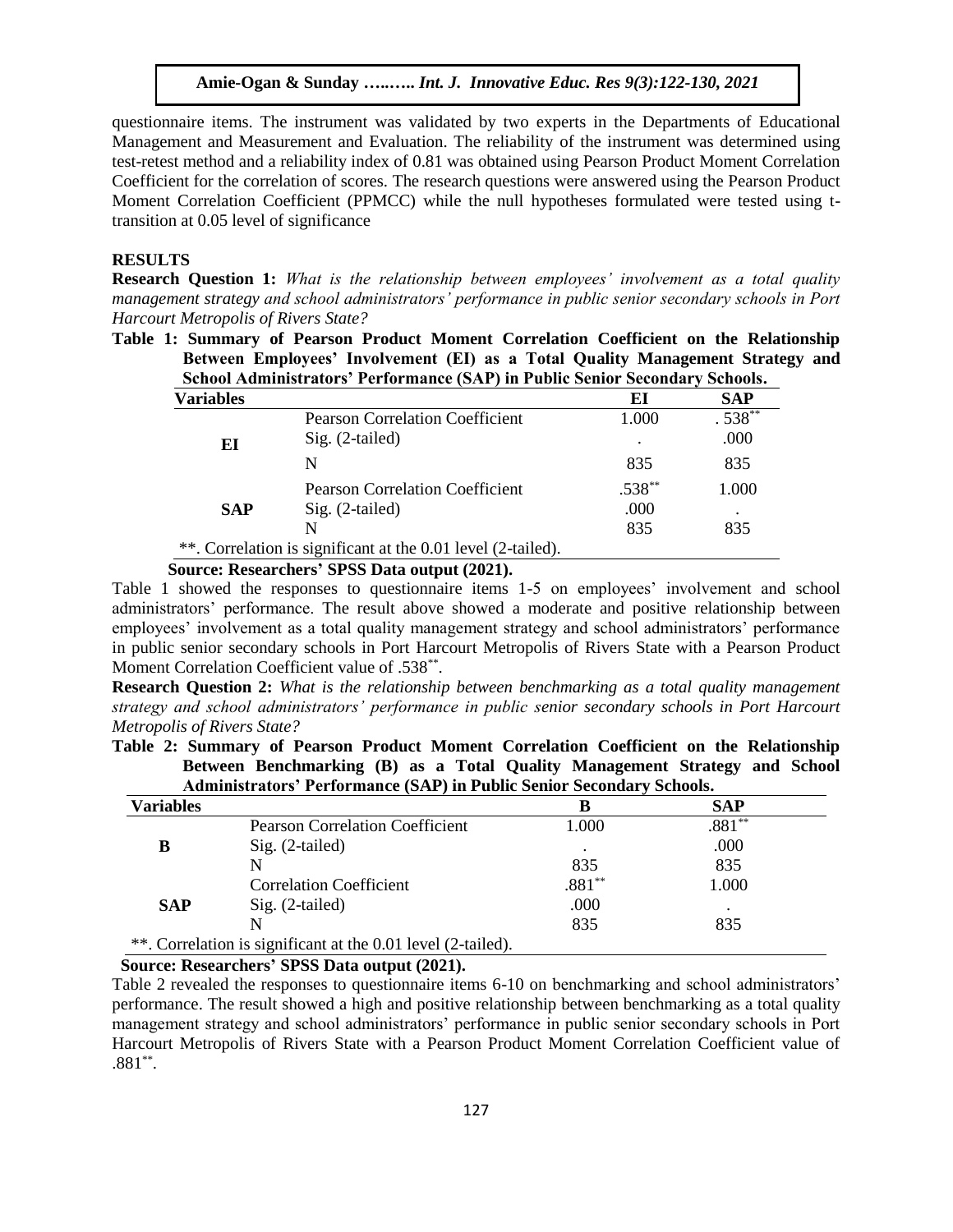#### **Hypotheses**

- Ho<sub>1</sub> There is no significant relationship between employees' involvement as a total quality management strategy and school administrators' performance in public senior secondary schools in Port Harcourt Metropolis of Rivers State.
- **Table 3: Summary of t-test Transition on the Significant Relationship Between Employees' Involvement (EI) as a Total Quality Management Strategy and School Administrators' Performance (SAP) in Public Senior Secondary Schools.**

| <b>Variables</b>                                             | N   | Df  | <b>PPMCC</b> | t-cal. | t-crit.          | LS   | <b>Decision</b>                          |
|--------------------------------------------------------------|-----|-----|--------------|--------|------------------|------|------------------------------------------|
| <b>Employee</b><br><b>Involvement</b>                        | 835 |     |              |        |                  |      |                                          |
|                                                              |     | 833 |              |        | 18.26 $\pm$ 1.96 | 0.05 | $Ho_1$ : Rejected                        |
|                                                              |     |     | $.538***$    |        |                  |      | <b>Significant Difference</b><br>Present |
| <b>School</b><br><b>Administrators</b><br><b>Performance</b> | 835 |     |              |        |                  |      |                                          |

## **Source: Researchers' SPSS Data output (2021).**

Table 3 above displayed the t-test Transition summary on the significant relationship between employees' involvement as a total quality management strategy and school administrators' performance in public senior secondary schools in Port Harcourt Metropolis of Rivers State. The result on table 3 showed a ttest transition value of 18.26 which was greater than the t-critical value of  $\pm 1.96$ , at 0.05 level of significance and 833 degree of freedom. Therefore the alternative hypothesis was upheld which stated that there is a significant relationship between employees' involvement as a total quality management strategy and school administrators' performance in public senior secondary schools in Port Harcourt Metropolis of Rivers State.

- Ho<sup>2</sup> There is no significant relationship between benchmarking as a total quality management strategy and school administrators' performance in public senior secondary schools in Port Harcourt Metropolis of Rivers State.
- **Table 4: Summary of t-test Transition on the Significant Relationship Between Benchmarking (B) as a Total Quality Management Strategy and School Administrators' Performance (SAP) in Public Senior Secondary Schools.**

| <b>Variables</b>                       | N   | Df  | PPMCC t-cal. | $t-$               | LS | <b>Decision</b>                          |
|----------------------------------------|-----|-----|--------------|--------------------|----|------------------------------------------|
|                                        |     |     |              | crit.              |    |                                          |
| <b>Benchmarking</b>                    | 835 |     |              |                    |    |                                          |
|                                        |     | 833 | $.881**$     | $28.85$ +1.96 0.05 |    | Ho <sub>2</sub> : Rejected               |
|                                        |     |     |              |                    |    | <b>Significant Difference</b><br>Present |
| <b>School</b><br><b>Administrators</b> | 835 |     |              |                    |    |                                          |
| <b>Performance</b>                     |     |     |              |                    |    |                                          |

## **Source: Researchers' SPSS Data output (2021).**

Table 4 above displayed the t-test Transition summary on the significant relationship between benchmarking as a total quality management strategy and school administrators' performance in public senior secondary schools in Port Harcourt Metropolis of Rivers State. The result showed a t-test transition value of 28.85 which was greater than the t-critical value of  $\pm 1.96$ , at 0.05 level of significance and 833 degree of freedom. Therefore the alternative hypothesis was upheld which stated that there is a significant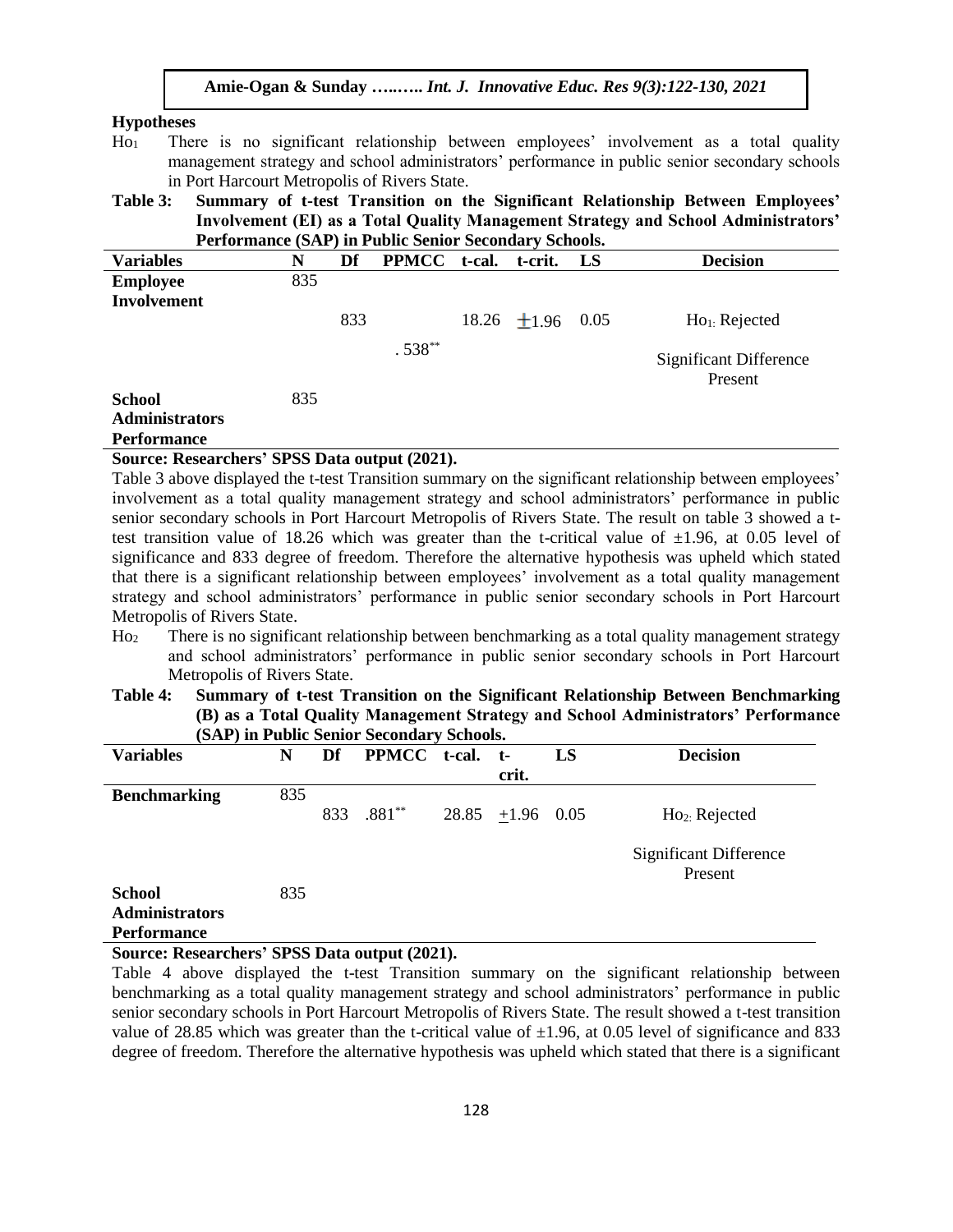relationship between benchmarking as a total quality management strategy and school administrators' performance in public senior secondary schools in Port Harcourt Metropolis of Rivers State.

#### **DISCUSSION OF FINDINGS**

Findings on research question 1 on table 1 revealed that there is a moderate and positive relationship between employees' involvement as a total quality management strategy and school administrators' performance in public senior secondary schools in Port Harcourt Metropolis of Rivers State with a Pearson Product Moment Correlation Coefficient value of .538\*\*. Hypothesis 1 on table 3 also showed a positive significant relationship between employees' involvement and school administrators' performance in public senior secondary schools in Port Harcourt Metropolis of Rivers State with a t-test transition value of 18.26 which was greater than the t-critical value of  $\pm 1.96$ . The above findings agree with Ebong and Agabi (2016) who noted that employee involvement in achieving total quality management is an administrative and management as well as leadership philosophy and strategy about how school administrators are most enabled to allow employees to contribute to continuous improvement and the ongoing success of their work organization.

Findings on research question 2 on table 2 revealed that there is a high and positive relationship between benchmarking as a total quality management strategy and school administrators' performance in public senior secondary schools in Port Harcourt Metropolis of Rivers State with a Pearson Product Moment Correlation Coefficient value of .881\*\*. Hypothesis 2 on table 4 also showed a positive significant relationship between benchmarking and school administrators' performance in public senior secondary schools in Port Harcourt Metropolis of Rivers State with a t-test transition value of 28.85 which was greater than the t-critical value of  $\pm 1.96$ . The above findings are in tandem with Vinni (2011) who noted that bench marks may be drawn from a school administrator's own experience or from the experience of others or from legal requirements and that it is necessary to assess, appraise, evaluate, valuate, compare the success situation of other schools with your work, so as to know what to do that others are not doing to improve the quality of education offered.

# **CONCLUSION**

The study concluded that employees' involvement and benchmarking as total quality management strategies have a significant positive relationship with school administrators' performance in public senior secondary schools in Port Harcourt Metropolis of Rivers State.

#### **RECOMMENDATIONS**

Based on the findings of the study, the following recommendations were made:

- 1. School administrators should involve teachers adequately in school work and provide appropriate educational resources in order to achieve the secondary school goals.
- 2. School administrators should implement benchmarking in their schools through the introduction of new teaching methods, instructional materials and adopting appropriate administrative techniques in order to remain relevant in the public secondary school system.

#### **REFERENCES**

- Abu, S. M, Zaman, S. U. & Anjain, U. (2016). Implementing total quality management in education: Compatibility and Changes. *Journal of Social Science,* 2(4), 34-44
- Amie-Ogan, T. O. (2015). *Monograph on supervision in education.* Unpublished manuscripts. Rivers State University, Nigeria.

Arora, K. C. (2008). *Total Quality Management (3rd Ed.)*. New Delhi: S. K. Kataria & Sons.

Daily posting 2019/03/15.waec-de-recognised-13-school.Nigeria-warns-56-others/

Denga, D. (2018). *Nigerian education proposals for a smooth voyage to the year 2000 and beyond*, Calabar; Rapid Educational Publishers Ltd.